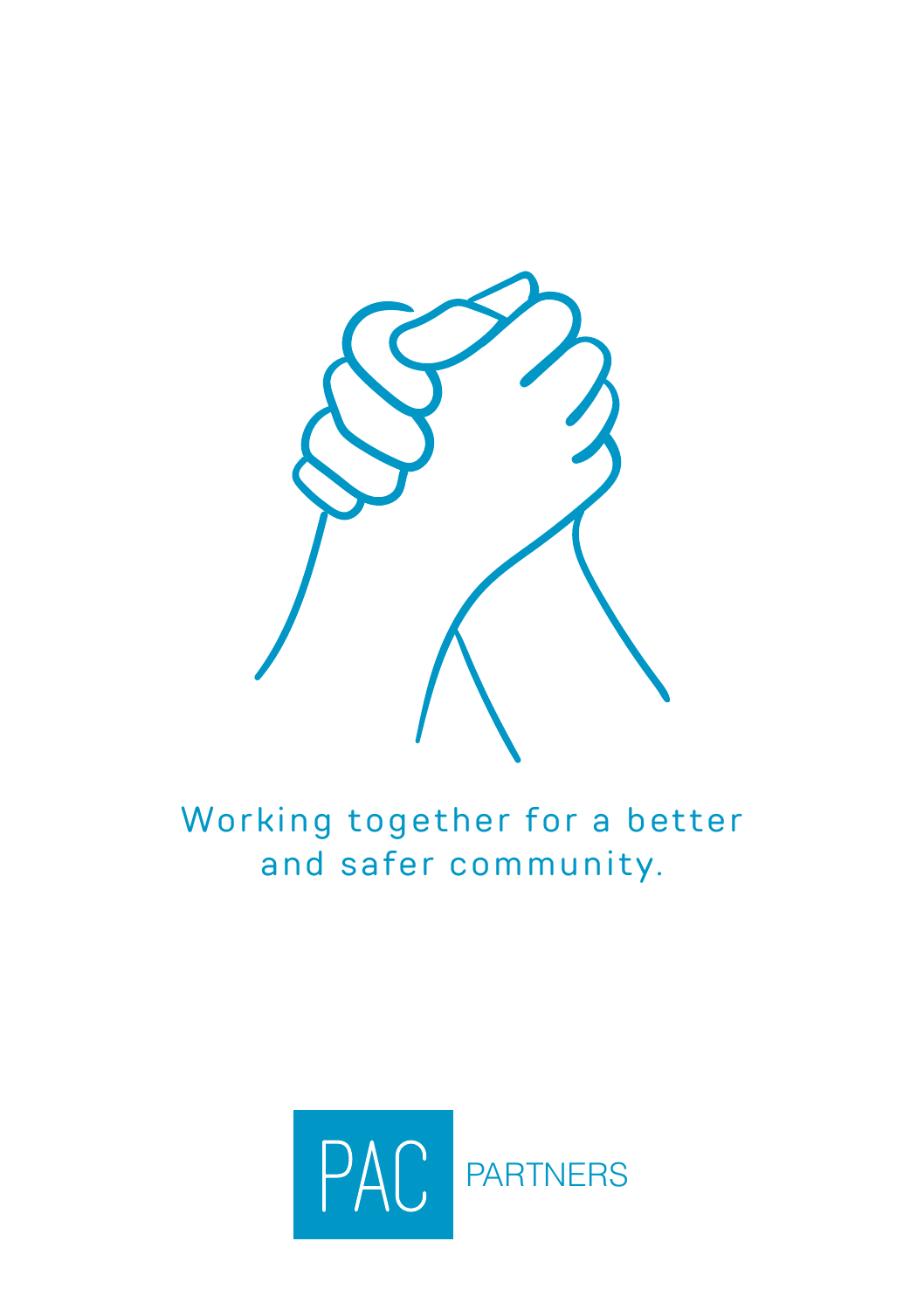# Welcome!

**Positive Action in the Community (PAC)** was formed to meet the needs of the community which were not being met through statutory provision or by other organisations, particularly in the areas of youth homelessness, domestic abuse and mental wellbeing.

We are a local registered charity with the vision to have a community that gives the greatest opportunity for a safe, fulfilled and aspirational life, free from, homelessness, domestic abuse and poor mental health. To achieve this we deliver a number of projects that includes; supported accommodation, community based support, support in educational settings, counselling, training, and personal development opportunities.

All our services provide specialist support on an individual basis to empower people to build emotional resilience, improve their health and wellbeing, make positive choices, and to have fulfilled and independent lives.

If you're looking to create a fun, rewarding partnership that's easy to get involved in that builds team spirit, engages employees, and allows your organisation to emerge as a dynamic, innovative team, we can work with you to develop something that's both fun and rewarding.

### How can you/your company help?

Every partnership we have helps us to ensure no young person has to face a night in a bed they can't call their own, and helps us to protect adults and children to survive domestic abuse and rebuild their lives, it also provides us further opportunities for early interventions.



Alone and without these partnerships, we would struggle to reach as many of our community as effectively as we do. 9.9% of the youth population between the ages of 16-24 are homeless or are at risk of homelessness. 1 in 7 men and 1 in 4 women experience domestic abuse in their lifetime. The police recorded a total of 1,288,018 domestic abuse-related incidents and crimes in England and Wales (excluding Greater Manchester

Police), As such we know that we are needed now more than ever before. Every partnership allows us to make a difference, reach more people and provide more support to those who need it. In other words corporate partnerships are a game changer for our small charity and the people we support.

### So we need you!

Every partnership is unique. But here are some ways we could work together.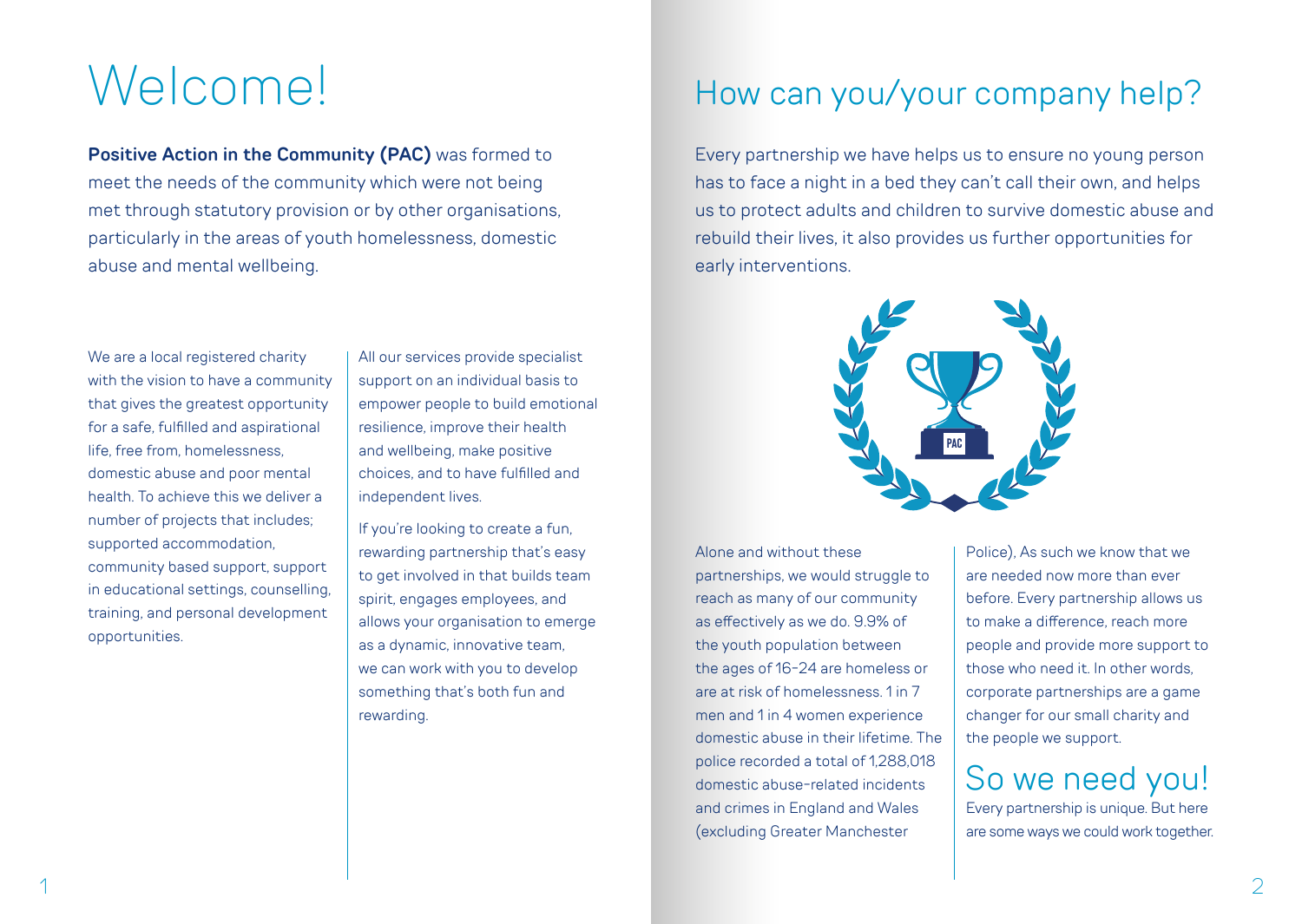## PAC Financial Giving

### CHARITY OF THE YEAR

Developing a close, long-term relationship with PAC and choosing us as your Charity of the Year partner has so many benefits. As well as raising essential funds for our work, you'll be enhancing your reputation as a socially responsible company.

We'll work closely with you to create an engaging, tailored programme of fundraising activities including events, workplace activities, challenges, and support you every step of the way to make the most of this unique opportunity.

#### FUNDRAISING COLLECTION BOXES

Fundraising with collection boxes is a simple way to support us whether you're hosting a fancy dress day, cake sale, or fun day.

### SPONSOR AN EVENT

Connect with your target audience by sponsoring one of our Fundraising events.



### PAYROLL GIVING

Anyone can give, if their pay or pension is taxed through PAYE and the employer offers a Payroll. This means that if you pledge to give £10 a month, it will only cost you £8 on a basic rate tax, £6 on 40% tax or £5 on 50% tax giving scheme. You never know, your employer might also match fund some of your payroll giving donations. It's easy – just choose an amount you want to donate on each payday and the donation comes out of your wages automatically. You can cancel or change your donation at any time.

### STAFF FUNDRAISING

Together with you, we will create a fundraising plan that allows your employees to raise funds in a fun and engaging way.

#### MATCHED GIVING

By matching employees' donations, you are ensuring that your company cares equally about a cause that matters to them, as well as doubling the impact of their donation in the local community.

### CRM - ENGAGE YOUR CUSTOMERS

We have a history of collaborating with exciting brands on CRM (Cause related marketing) campaigns, where a proportion of each sale/ agreed set amount is donated to PAC for a particular product. CRM campaigns are an effective way to boost your own sales by being attached a local award winning charity and also generate vital awareness for our work. A CRM will give your customers the opportunity to purchase your product and support PAC.

### SPONSOR A ROOM FOR JUST £35 A MONTH

By sponsoring a Room, you can make a difference in the lives of homeless young people and domestic abuse victims and their families. It's not just about a bed for the night, your gift could help vulnerable people get the tailored support they need to live independent lives and face the future with confidence.

The £35 you donate a month doesn't just go towards funding the room, it may also be used to help the service user in other areas where they require additional help and support:

- Additional 1-1 Support
- Activities
- Access to training and life skills for independence, employment and a home
- The safety of our service users
- Emergency toiletries
- Essential foods.

The true cost of a room and support services for our service users is more than £35 a month. This is why we need a community of valued supporters to help us change the lives of those in need that we support.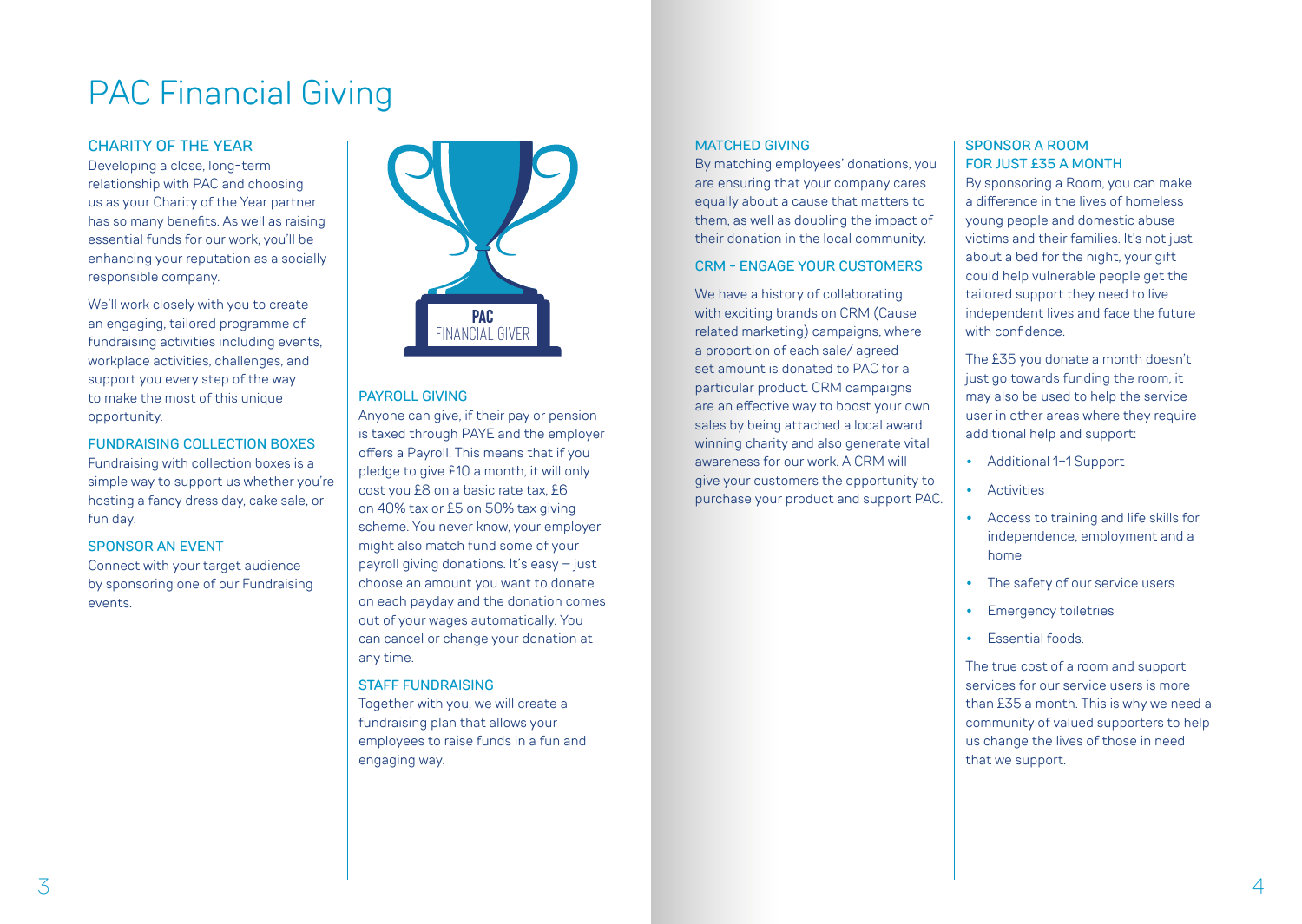### PAC In Kind Giving

### GIFTS IN KIND AND PRO BONO SUPPORT

We are always grateful to receive gifts in kind. Donations of new items can be a great way for everyone to get involved and really make a difference. We often have campaigns throughout the year where we are in need of certain items for our service users. We are also very grateful to receive pro bono gifts in kind from a range of companies to support our day-to-day work. Examples of in kind gifts include goods like food, clothing, furniture, office equipment, and building materials. This includes performance of services, such as building maintenance, providing office space, boiler repair or offering administrative support.



#### VOLUNTEERING

We actively encourage volunteerism at our charity, and there are endless opportunities for employees to volunteer for us. We can co-create a bespoke volunteering programme for employees using a time-tiered schedule to accommodate every employee's needs.

### RAFFLES

From time to time we often organise raffles whether this is online or at an event and we may need your support by donating items to help raise additional funds.

### PAC Ambassador



Are you a passionate individual with the desire to make a difference?

Ambassadors help us raise our profile and make an impact. Your support is vital to our campaigning and fundraising work.

### BE AN ADVOCATE OF PAC AND BECOME A CHARITY AMBASSADOR

This is an opportunity for you to use your own experiences to communicate and help others understand who PAC are and what we do.. This can be speaking, for example, at networking events, school, colleges or university, at a corporate event, at an organised fundraising event, or just informing others day to day as an opportunity arises. Charity Ambassadors help direct people to our cause and encourage them to get involved in fundraising activities and volunteering. A really important part of this role is reaching out to new people, inspiring new fundraising efforts, and thanking supporters for their work.

### CAN YOU SHARE YOUR IDEAS?

Are you able to put forward your ideas of new exciting and fun activities and social events for PAC to take part in. Can you suggest ways that your ideas can best be implemented and if agreed, you help see them through for PAC.